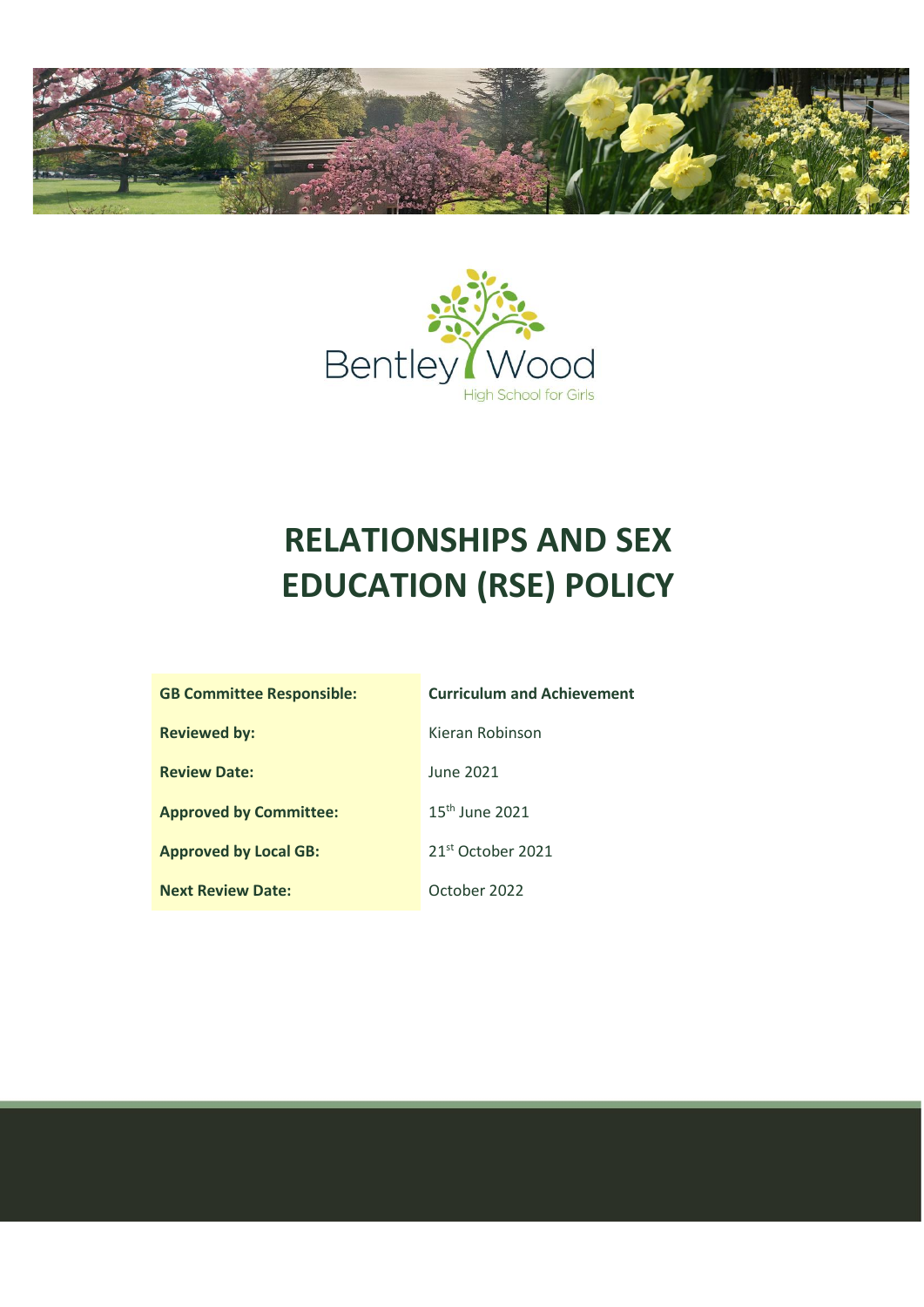#### **1. Aims**

Bentley Wood High School recognises that RSE is important for lifelong learning and physical, moral and emotional development. RSE is about the understanding of the importance of long term, stable and loving relationships love and care. It covers the teaching of sex, sexuality and sexual health in an age appropriate way. It also makes students aware of the law around these topics. The School works with students, parents and health professionals to ensure the best and most suitable education possible, taking into consideration the society within which we live and the different cultural, moral and religious values represented within that society.

The aims of relationships and sex education (RSE) at our school are to:

- Provide a framework in which sensitive discussions can take place
- Prepare pupils for puberty, and give them an understanding of sexual development and the importance of health and hygiene
- Help pupils develop feelings of self-respect, confidence and empathy
- Create a positive culture around issues of sexuality and relationships
- Teach pupils the correct vocabulary to describe themselves and their bodies

## **2. Statutory requirements**

As a secondary academy school we must provide RSE to all pupils as per section 34 of th[e Children and Social](http://www.legislation.gov.uk/ukpga/2017/16/section/34/enacted)  [work act 2017.](http://www.legislation.gov.uk/ukpga/2017/16/section/34/enacted) The DfE have introduced new guidance on what must be included as part of the RSE Programme, with effect from September 2021.

In teaching RSE, we are required by our funding agreements to have regard to [guidance](https://www.gov.uk/government/consultations/relationships-and-sex-education-and-health-education) issued by the secretary of state as outlined in section 403 of the [Education Act 1996.](http://www.legislation.gov.uk/ukpga/1996/56/contents) The DfE have also announced changes effective from September 2021.

At Bentley Wood High School we teach RSE as set out in this policy.

## **3. Policy development**

This policy has been developed in consultation with staff, pupils and parents. The consultation and policy development process involved the following steps:

- 1. Review a member of staff or working group pulled together all relevant information including relevant national and local guidance
- 2. Staff consultation all school staff were given the opportunity to look at the policy and make recommendations
- 3. Parent/stakeholder consultation parents and any interested parties were invited to attend a meeting about the policy
- 4. Pupil consultation we investigated what exactly pupils want from their RSE
- 5. Ratification once amendments were made, the policy was shared with governors and ratified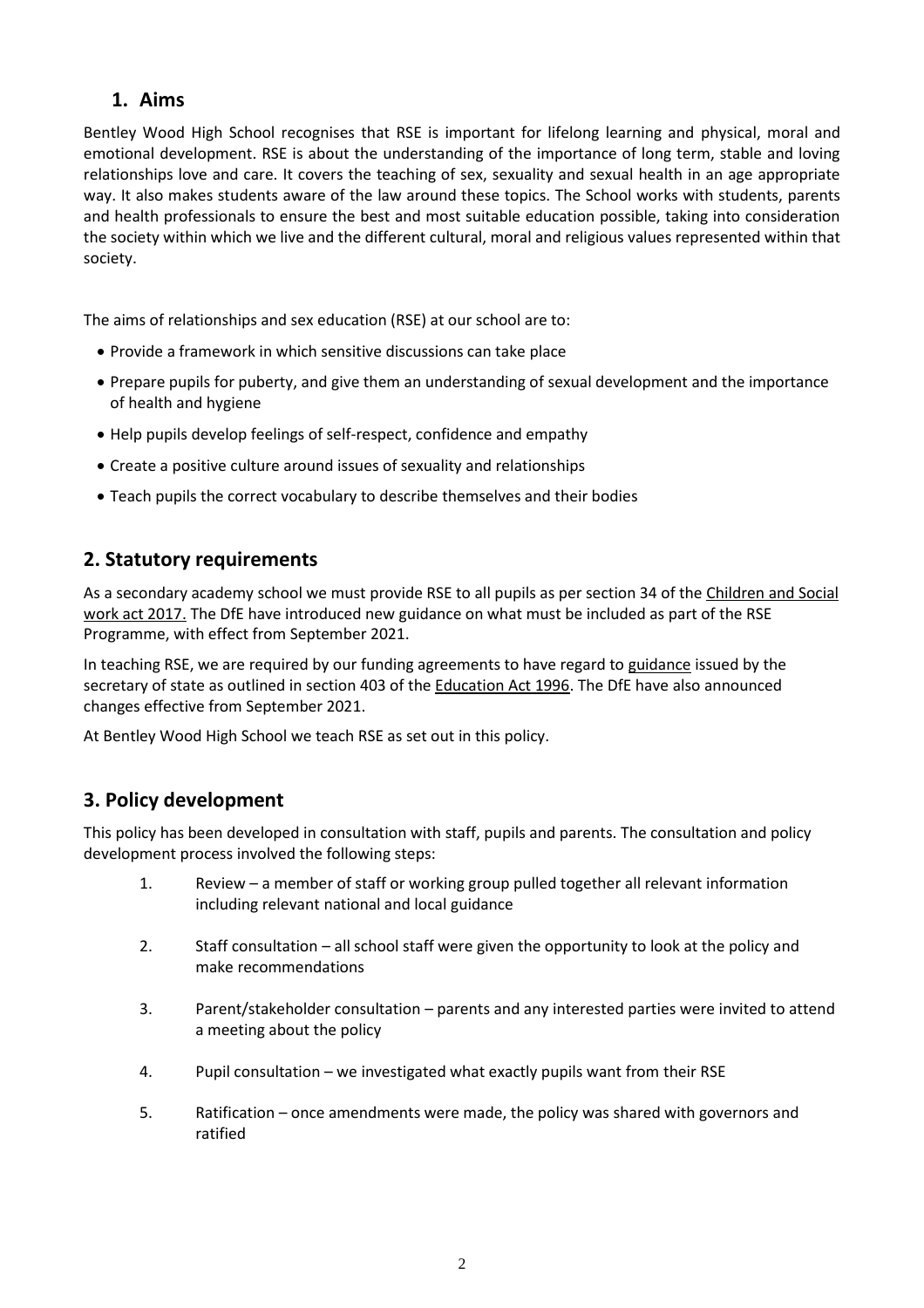## **4. Definition**

RSE is about the emotional, social and cultural development of pupils, and involves learning about relationships, sexual health, sexuality, healthy lifestyles, diversity and personal identity.

RSE involves a combination of sharing information, and exploring issues and values.

RSE is not about the promotion of sexual activity.

#### **5. Curriculum**

Our curriculum is set out as per Appendix 1 but we may need to adapt it as and when necessary.

We have developed the curriculum in consultation with parents, pupils and staff, taking into account the age, needs and feelings of pupils. If pupils ask questions outside the scope of this policy, teachers will respond in an appropriate manner so they are fully informed and don't seek answers online.

For more information about our curriculum, see our curriculum map in Appendix 1.

## **6. Delivery of RSE**

RSE is taught within the personal, social, health and economic (PSHE) education curriculum. Biological aspects of RSE are taught within the science curriculum, and other aspects are included in religious education (RE).

Pupils also receive stand-alone sex education sessions delivered by a trained health professional.

RSE focuses on giving young people the information they need to help them develop healthy, nurturing relationships of all kinds including:

- Families
- Respectful relationships, including friendships
- Online and media
- Being safe
- Intimate and sexual relationships, including sexual health

For more information about our RSE curriculum, see Appendices 1 and 2.

These areas of learning are taught within the context of family life taking care to ensure that there is no stigmatisation of children based on their home circumstances (families can include single parent families, LGBT parents, families headed by grandparents, adoptive parents, foster parents/carers amongst other structures) along with reflecting sensitively that some children may have a different structure of support around them (for example: looked after children or young carers).

## **7. Roles and responsibilities**

#### **7.1 The governing board**

The Curriculum & Achievement Committee and LGB will approve the RSE policy, and hold the headteacher to account for its implementation.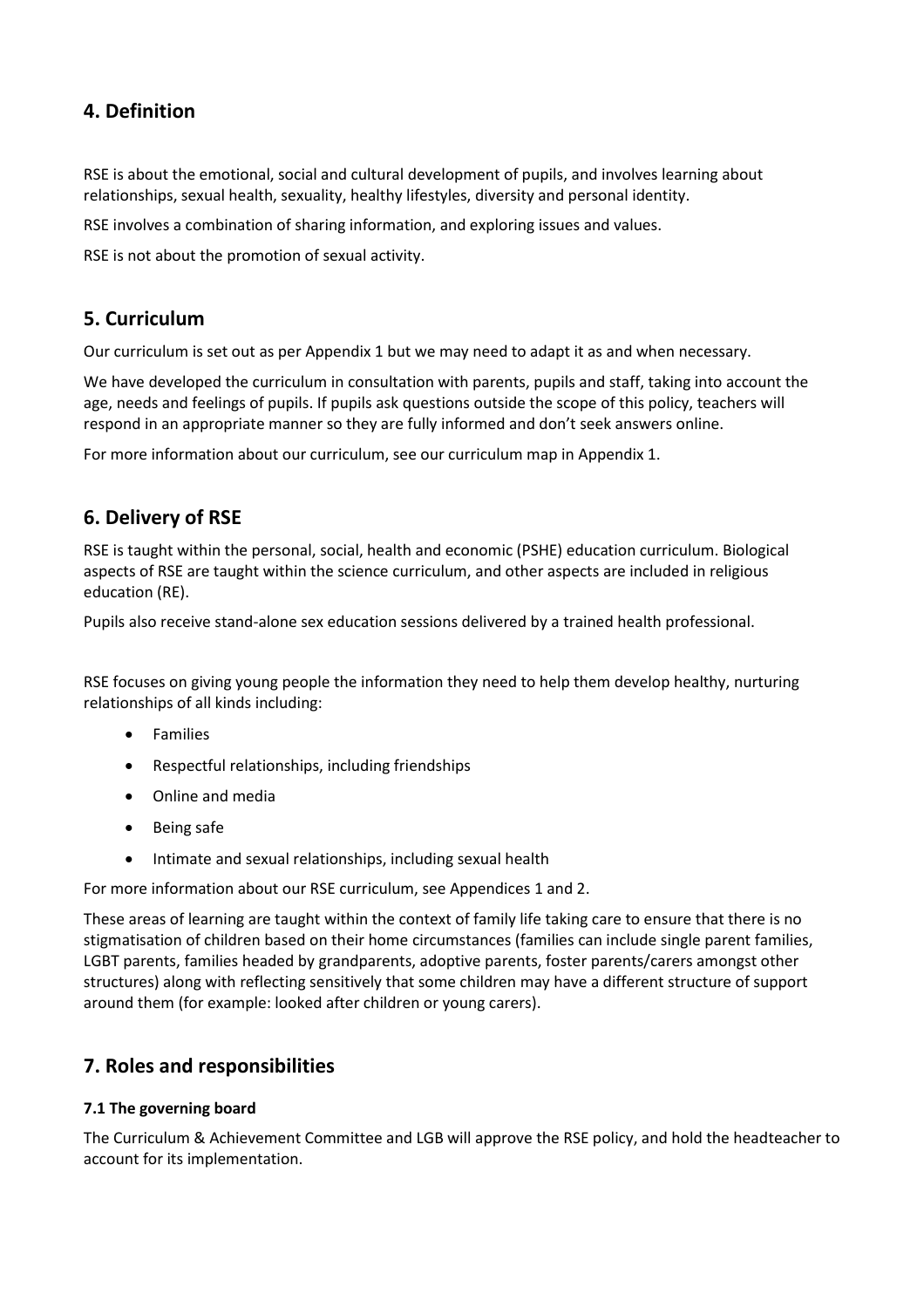#### **7.2 The headteacher**

The headteacher is responsible for ensuring that RSE is taught consistently across the school, and for managing requests to withdraw pupils from non-statutory components of RSE (see section 8).

#### **7.3 Staff**

Staff are responsible for:

- Delivering RSE in a sensitive way
- Modelling positive attitudes to RSE
- > Monitoring progress
- $\sum$  Responding to the needs of individual pupils
- Responding appropriately to pupils whose parents wish them to be withdrawn from the non-statutory/ components of RSE

Staff do not have the right to opt out of teaching RSE. Staff who have concerns about teaching RSE are encouraged to discuss this with the headteacher.

Mr K Robinson, Associate Deputy Headteacher, is responsible for the planning and delivery of the RSE Programme. Please contact the school if you would like to discuss any element of the RSE Programme with him.

#### **7.4 Pupils**

Pupils are expected to engage fully in RSE and, when discussing issues related to RSE, treat others with respect and sensitivity.

## **8. Parents' right to withdraw**

Parents have the right to withdraw their children from the non-statutory components of sex education within RSE up to and until 3 terms before the child turns 16. After this point, if the child wishes to receive sex education rather than being withdrawn, the school will arrange this.

Requests for withdrawal should be put in writing using the form found in Appendix 2 of this policy and addressed to the headteacher.

A copy of withdrawal requests will be placed in the pupil's educational record. The headteacher will discuss the request with parents and take appropriate action.

Alternative work will be given to pupils who are withdrawn from sex education.

## **9. Training**

Staff are trained on the delivery of RSE as part of their induction and it is included in our continuing professional development calendar.

The headteacher will also invite visitors from outside the school, such as school nurses or sexual health professionals, to provide support and training to staff teaching RSE.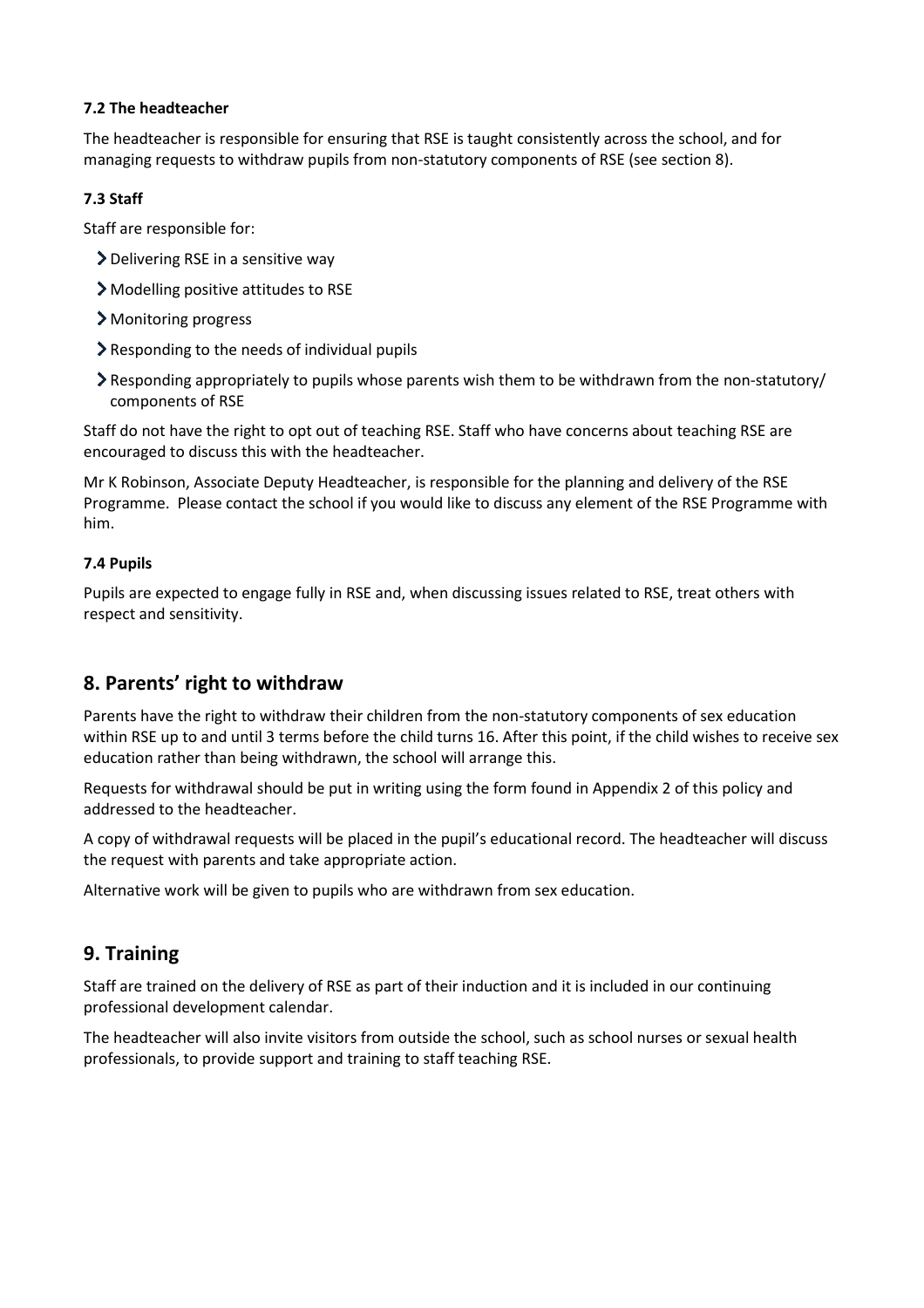## **10. Monitoring arrangements**

The delivery of RSE will be monitored and evaluated in line with the 'Monitoring Evaluation and Review (MER) Cycle and will be led by the Head of Year of each year group and supported by the Senior Leadership Team. Outcomes from the MER Cycle will be fed back to further develop the curriculum.

This policy will be reviewed by the head teacher, annually. At every review, the policy will be approved by the Curriculum & Achievement Committee and the LGB.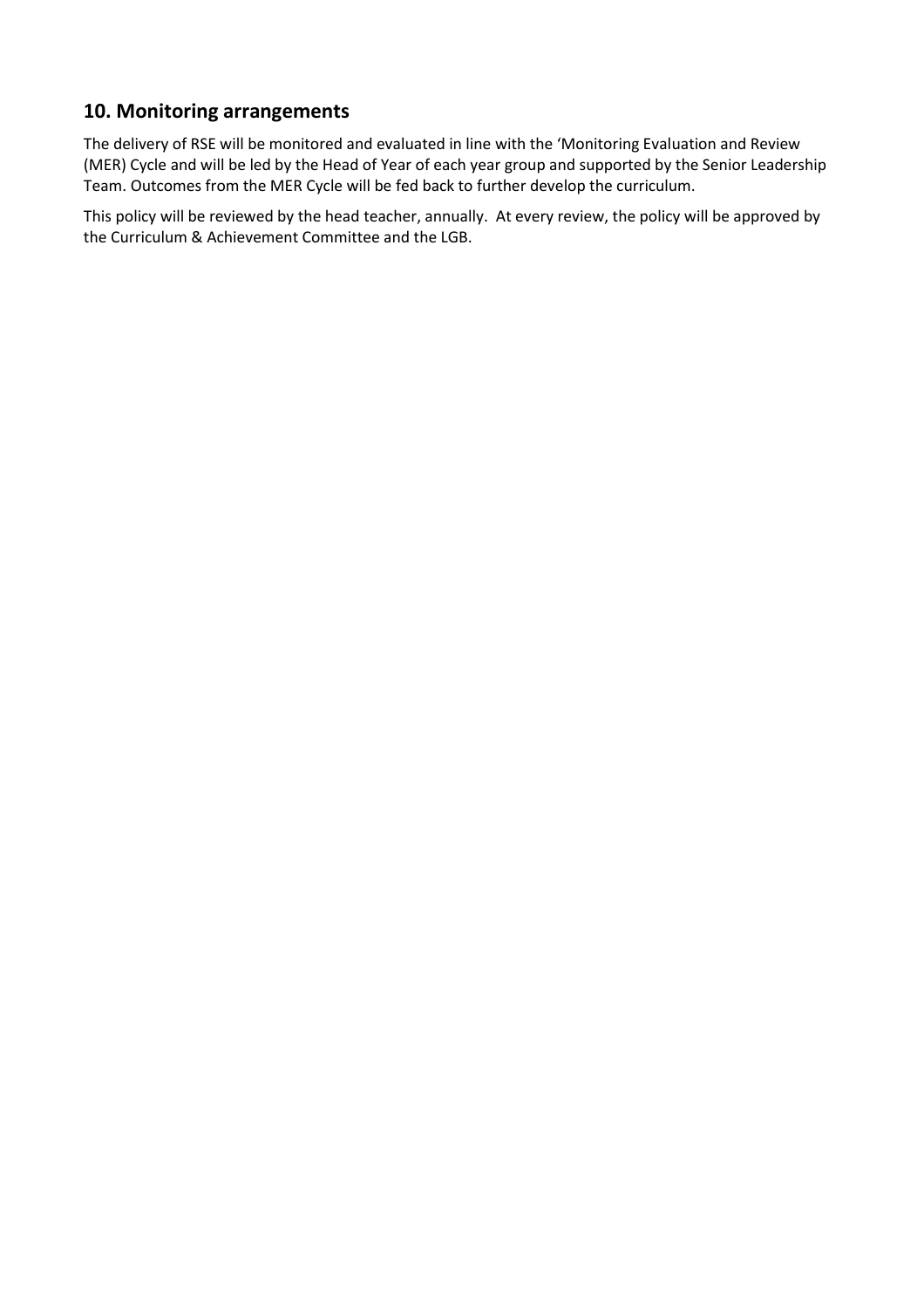#### **APPENDIX 1: RSE Curriculum Coverage**

| <b>Theme and Content</b>                                                                                                                                                                                                                                                                                           |                    |
|--------------------------------------------------------------------------------------------------------------------------------------------------------------------------------------------------------------------------------------------------------------------------------------------------------------------|--------------------|
| Family                                                                                                                                                                                                                                                                                                             |                    |
| <b>Pupils should know</b>                                                                                                                                                                                                                                                                                          |                    |
| • that there are different types of committed, stable relationships.                                                                                                                                                                                                                                               | All year<br>groups |
| • how these relationships might contribute to human happiness and their importance for bringing up children.                                                                                                                                                                                                       | 7, 9, 10, 13       |
| • what marriage is, including their legal status e.g. that marriage carries legal rights and protections not<br>available to couples who are cohabiting or who have married, for example, in an unregistered religious<br>ceremony.                                                                                | 7, 8, 9, 10        |
| • why marriage is an important relationship choice for many couples and why it must be freely entered into.<br>• the characteristics and legal status of other types of long-term relationships.                                                                                                                   |                    |
| • the roles and responsibilities of parents with respect to raising of children, including the characteristics of<br>successful parenting.                                                                                                                                                                         | 7, 8, 10, 13       |
| • how to: determine whether other children, adults or sources of information are trustworthy: judge when a<br>family, friend, intimate or other relationship is unsafe (and to recognise this in others' relationships); and, how<br>to seek help or advice, including reporting concerns about others, if needed. | All year<br>groups |

#### **Respectful relationships, including friendships Pupils should know**

| • the characteristics of positive and healthy friendships (in all contexts, including online) including: trust,<br>respect, honesty, kindness, generosity, boundaries, privacy, consent and the management of conflict,<br>reconciliation and ending relationships. This includes different (non-sexual) types of relationship. |                     |
|---------------------------------------------------------------------------------------------------------------------------------------------------------------------------------------------------------------------------------------------------------------------------------------------------------------------------------|---------------------|
| • practical steps they can take in a range of different contexts to improve or support respectful relationships.                                                                                                                                                                                                                | All year<br>groups  |
| • how stereotypes, in particular stereotypes based on sex, gender, race, religion, sexual orientation or<br>disability, can cause damage (e.g. how they might normalise non-consensual behaviour or encourage<br>prejudice).                                                                                                    | 7, 8, 10,<br>11, 13 |
| • that in school and in wider society they can expect to be treated with respect by others, and that in turn<br>they should show due respect to others, including people in positions of authority and due tolerance of other<br>people's beliefs.                                                                              |                     |
| • about different types of bullying (including cyberbullying), the impact of bullying, responsibilities of<br>bystanders to report bullying and how and where to get help. Anti-bullying PPT                                                                                                                                    |                     |
| • that some types of behaviour within relationships are criminal, including violent behaviour and coercive<br>control.                                                                                                                                                                                                          | 8, 9, 11            |
| • what constitutes sexual harassment and sexual violence and why these are always unacceptable.                                                                                                                                                                                                                                 | 10, 11, 13          |
| • the legal rights and responsibilities regarding equality (particularly with reference to the protected<br>characteristics as defined in the Equality Act 2010) and that everyone is unique and equal                                                                                                                          | All year<br>groups  |

## **Online and Media**

#### **Pupils should know**

| • their rights, responsibilities and opportunities online, including that the same expectations of behaviour<br>apply in all contexts, including online. |              |
|----------------------------------------------------------------------------------------------------------------------------------------------------------|--------------|
| • about online risks, including that any material someone provides to another has the potential to be shared                                             | 7, 8, 9, 10, |
| online and the difficulty of removing potentially compromising material placed online.                                                                   |              |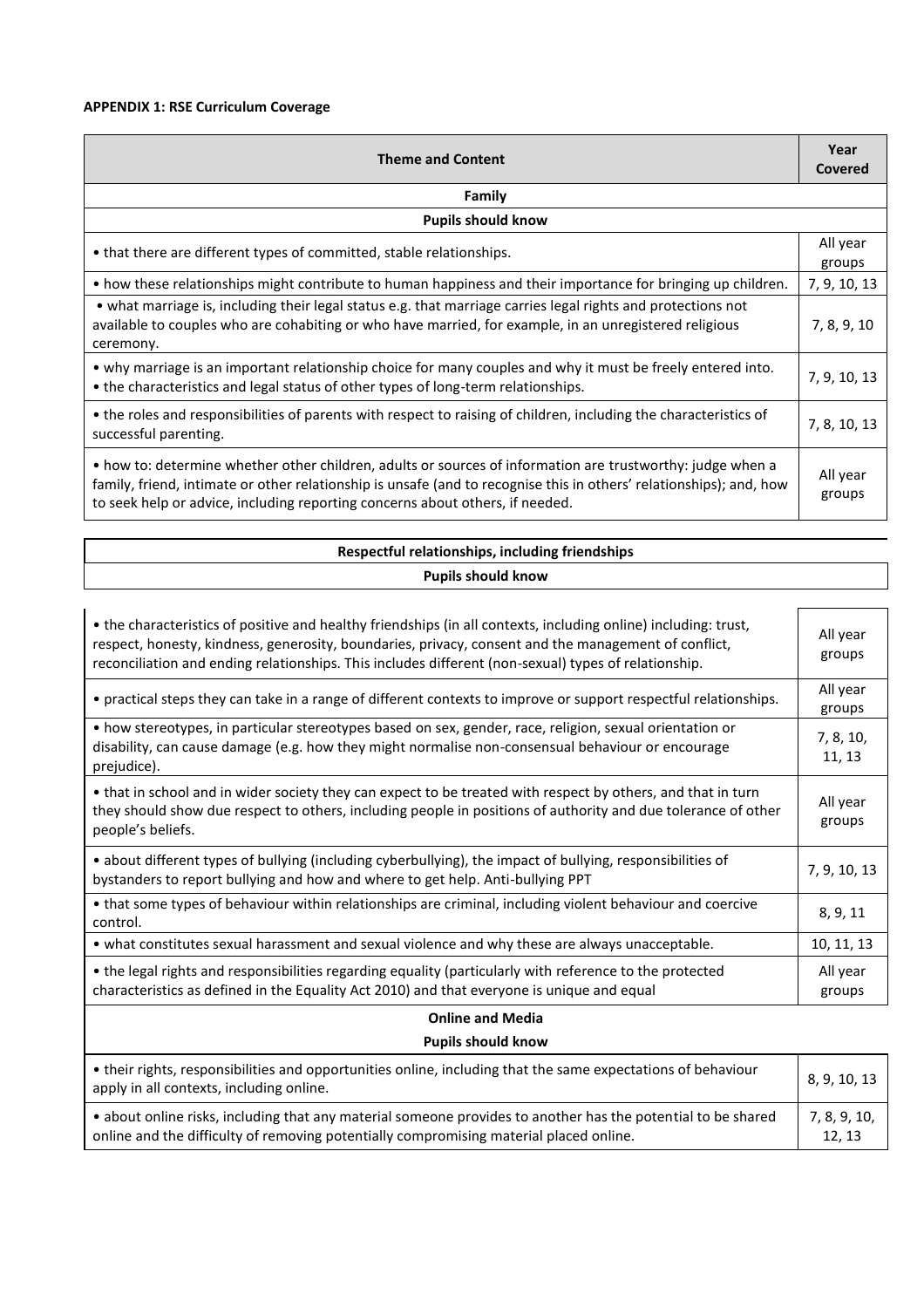| • not to provide material to others that they would not want shared further and not to share personal<br>material which is sent to them. • what to do and where to get support to report material or manage issues<br>online.                                        |                                                            |
|----------------------------------------------------------------------------------------------------------------------------------------------------------------------------------------------------------------------------------------------------------------------|------------------------------------------------------------|
| • the impact of viewing harmful content.                                                                                                                                                                                                                             | 8, 10, 12                                                  |
| • that specifically sexually explicit material e.g. pornography presents a distorted picture of sexual behaviours,<br>can damage the way people see themselves in relation to others and negatively affect how they behave<br>towards sexual partners. Whole school. | 12                                                         |
| • that sharing and viewing indecent images of children (including those created by children) is a criminal<br>offence which carries severe penalties including jail.                                                                                                 | 8, 10, 12,<br>13                                           |
| • how information and data is generated, collected, shared and used online.                                                                                                                                                                                          | 8, 10, 12,<br>13                                           |
| <b>Being Safe</b>                                                                                                                                                                                                                                                    |                                                            |
| <b>Pupils should know</b>                                                                                                                                                                                                                                            |                                                            |
| • the concepts of, and laws relating to, sexual consent, sexual exploitation, abuse, grooming, coercion,<br>harassment, rape, domestic abuse, forced marriage, honour-based violence and FGM, and how these can<br>affect current and future relationships.          | 9, 10, 11,<br>12                                           |
| • how people can actively communicate and recognise consent from others, including sexual consent, and<br>how and when consent can be withdrawn (in all contexts, including online).                                                                                 | 8, 9, 12                                                   |
| Intimate and sexual relationships, including sexual health                                                                                                                                                                                                           |                                                            |
| <b>Pupils should know</b>                                                                                                                                                                                                                                            |                                                            |
| • how to recognise the characteristics and positive aspects of healthy one-to-one intimate relationships,<br>which include mutual respect, consent, loyalty, trust, shared interests and outlook, sex and friendship.                                                | 9, 10, 11,<br>12                                           |
| • that all aspects of health can be affected by choices they make in sex and relationships, positively or<br>negatively, e.g. physical, emotional, mental, sexual and reproductive health and wellbeing.                                                             | 10, 11, 12                                                 |
| • the facts about reproductive health, including fertility, and the potential impact of lifestyle on fertility for<br>men and women and menopause.                                                                                                                   |                                                            |
| • that there are a range of strategies for identifying and managing sexual pressure, including understanding<br>peer pressure, resisting pressure and not pressurising others.                                                                                       | 10, 11, 12                                                 |
| • that they have a choice to delay sex or to enjoy intimacy without sex.                                                                                                                                                                                             | 10, 11, 12                                                 |
| • the facts about the full range of contraceptive choices, efficacy and options available.                                                                                                                                                                           |                                                            |
| • the facts around pregnancy including miscarriage.                                                                                                                                                                                                                  | 10, 13                                                     |
| • that there are choices in relation to pregnancy (with medically and legally accurate, impartial information on<br>all options, including keeping the baby, adoption, abortion and where to get further help).                                                      |                                                            |
| • how the different sexually transmitted infections (STIs), including HIV/AIDs, are transmitted, how risk can be<br>reduced through safer sex (including through condom use) and the importance of and facts about testing.                                          | 8, 10, 12<br>(also<br>covered in<br>Science<br>curriculum) |
| • about the prevalence of some STIs, the impact they can have on those who contract them and key facts<br>about treatment.                                                                                                                                           | 8, 10, 12<br>(also<br>covered in                           |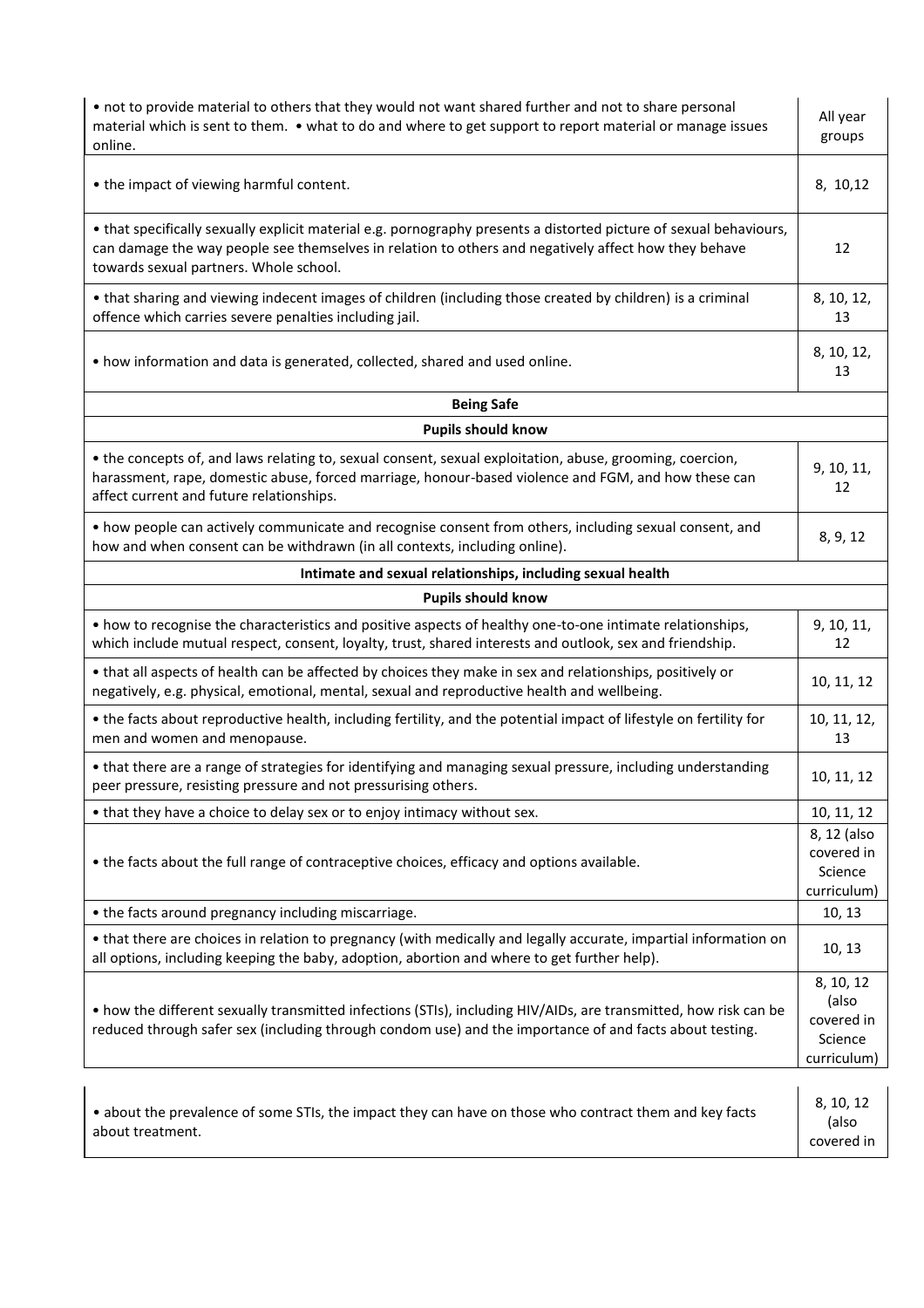|                                                                                                                                     | Science<br>curriculum) |
|-------------------------------------------------------------------------------------------------------------------------------------|------------------------|
| • how the use of alcohol and drugs can lead to risky sexual behaviour.                                                              | 10, 11, 12             |
| • how to get further advice, including how and where to access confidential sexual and reproductive health<br>advice and treatment. | 10, 13                 |

#### **Mental Wellbeing**

#### **Pupils should know**

| • how to talk about their emotions accurately and sensitively, using appropriate vocabulary.                                                       |            |
|----------------------------------------------------------------------------------------------------------------------------------------------------|------------|
|                                                                                                                                                    |            |
| • how to recognise the early signs of mental wellbeing concerns.                                                                                   |            |
|                                                                                                                                                    | groups     |
| • common types of mental ill health (e.g. anxiety and depression).                                                                                 |            |
|                                                                                                                                                    | 11, 12, 13 |
| . how to critically evaluate when something they do or are involved in has a positive or negative effect on<br>their own or others' mental health. |            |
|                                                                                                                                                    |            |
|                                                                                                                                                    |            |

#### **Internet Safety and harms**

**Pupils should know** 

| • the similarities and differences between the online world and the physical world, including: the impact of<br>unhealthy or obsessive comparison with others online (including through setting unrealistic expectations for<br>body image), how people may curate a specific image of their life online, over-reliance on online relationships<br>including social media, the risks related to online gambling including the accumulation of debt, how<br>advertising and information is targeted at them and how to be a discerning consumer of information online. |           |
|-----------------------------------------------------------------------------------------------------------------------------------------------------------------------------------------------------------------------------------------------------------------------------------------------------------------------------------------------------------------------------------------------------------------------------------------------------------------------------------------------------------------------------------------------------------------------|-----------|
| • how to identify harmful behaviours online (including bullying, abuse or harassment) and how to report, or                                                                                                                                                                                                                                                                                                                                                                                                                                                           | 7, 8, 10, |
| find support, if they have been affected by those behaviours.                                                                                                                                                                                                                                                                                                                                                                                                                                                                                                         | 12, 13    |

#### **Physical health and fitness Pupils should know**

| • the positive associations between physical activity and promotion of mental wellbeing, including as an<br>approach to combat stress.                                                                                         | 7, 9, 10,<br>11, 12, 13                                                  |
|--------------------------------------------------------------------------------------------------------------------------------------------------------------------------------------------------------------------------------|--------------------------------------------------------------------------|
| • the characteristics and evidence of what constitutes a healthy lifestyle, maintaining a healthy weight,<br>including the links between an inactive lifestyle and ill health, including cancer and cardiovascular ill-health. | 7, 9, 10,<br>11, 12, 13<br>(also<br>covered in<br>Science<br>curriculum) |
| • about the science relating to blood, organ and stem cell donation                                                                                                                                                            | 10 (also<br>covered in<br>Science<br>curriculum)                         |

#### **Healthy Eating Pupils should know**

|                                                                                                            | 10 (also    |
|------------------------------------------------------------------------------------------------------------|-------------|
| • how to maintain healthy eating and the links between a poor diet and health risks, including tooth decay | covered in  |
| and cancer.                                                                                                | Science     |
|                                                                                                            | curriculum) |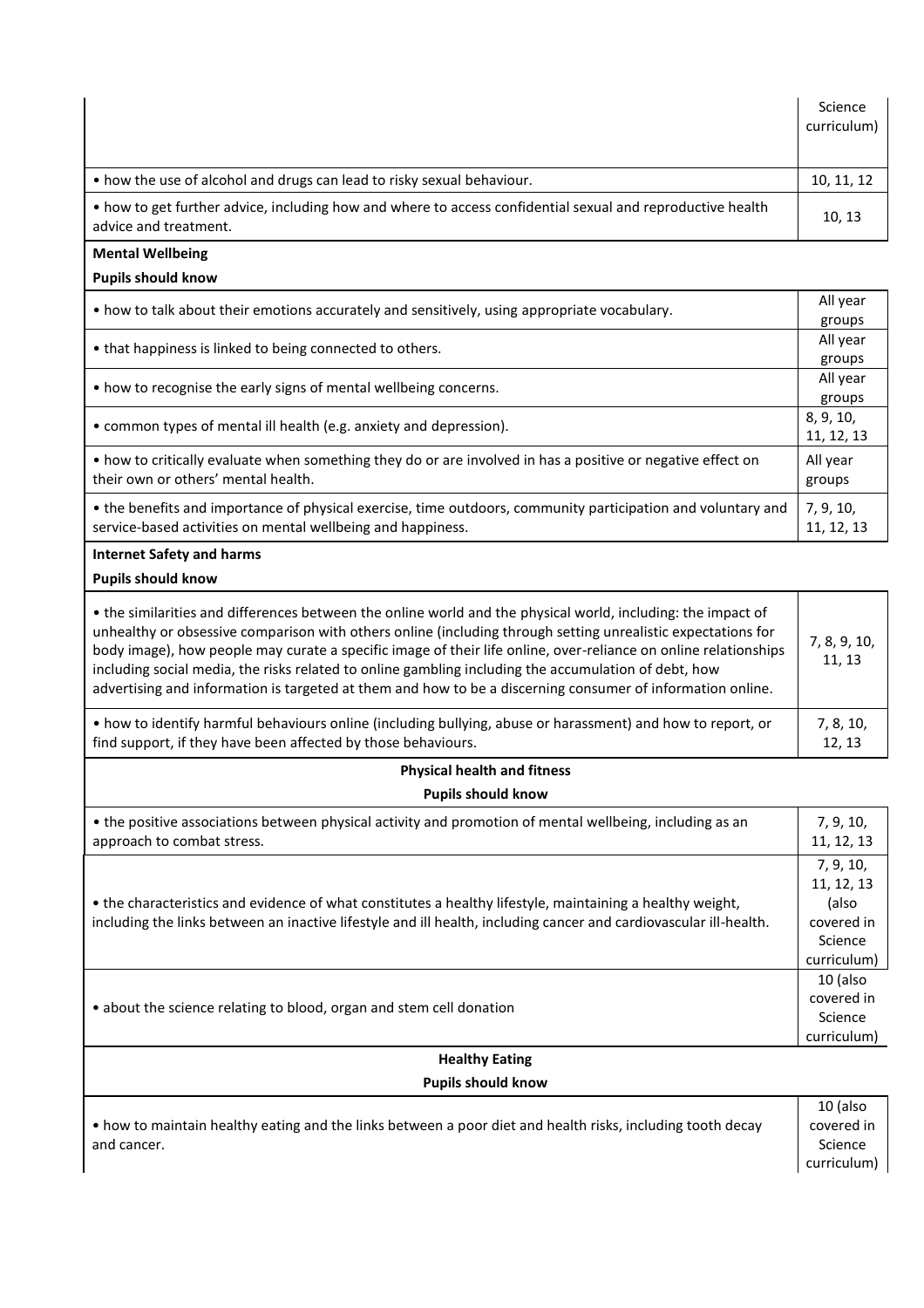| <b>Alcohol and tobacco</b>                                                                                                                                                                                                                                                                            |                                                             |  |
|-------------------------------------------------------------------------------------------------------------------------------------------------------------------------------------------------------------------------------------------------------------------------------------------------------|-------------------------------------------------------------|--|
| <b>Pupils should know</b>                                                                                                                                                                                                                                                                             |                                                             |  |
| • the facts about legal and illegal drugs and their associated risks, including the link between drug use, and the<br>associated risks, including the link to serious mental health conditions.                                                                                                       | 8, 9, 11, 12                                                |  |
| • the law relating to the supply and possession of illegal substances.                                                                                                                                                                                                                                |                                                             |  |
| • the physical and psychological risks associated with alcohol consumption and what constitutes low risk<br>alcohol consumption in adulthood.                                                                                                                                                         | 11, 12                                                      |  |
| • the physical and psychological consequences of addiction, including alcohol dependency.                                                                                                                                                                                                             | 9, 11, 12                                                   |  |
| . awareness of the dangers of drugs which are prescribed but still present serious health risks.                                                                                                                                                                                                      | 11, 12                                                      |  |
| • the facts about the harms from smoking tobacco (particularly the link to lung cancer), the benefits of<br>quitting and how to access support to do so.                                                                                                                                              | 8, 11 (also<br>covered in<br>Science<br>curriculum)         |  |
| <b>Health and Prevention</b>                                                                                                                                                                                                                                                                          |                                                             |  |
| <b>Pupils should know</b>                                                                                                                                                                                                                                                                             |                                                             |  |
| · about personal hygiene, germs including bacteria, viruses, how they are spread, treatment and prevention<br>of infection, and about antibiotics. • about dental health and the benefits of good oral hygiene and dental<br>flossing, including healthy eating and regular check-ups at the dentist. | Covered in<br>Science<br>curriculum                         |  |
| • (late secondary) the benefits of regular self-examination and screening.                                                                                                                                                                                                                            | 11, 12, 13<br>(also<br>covered in<br>Science<br>curriculum) |  |
| • the facts and science relating to immunisation and vaccination.                                                                                                                                                                                                                                     | 8 (also<br>covered in<br>Science<br>curriculum)             |  |
| • the importance of sufficient good quality sleep for good health and how a lack of sleep can affect weight,<br>mood and ability to learn.                                                                                                                                                            |                                                             |  |
| <b>Basic first aid</b>                                                                                                                                                                                                                                                                                |                                                             |  |
| <b>Pupils should know</b>                                                                                                                                                                                                                                                                             |                                                             |  |
| • basic treatment for common injuries.                                                                                                                                                                                                                                                                | 11                                                          |  |
| • life-saving skills, including how to administer CPR. (Restart a heart)                                                                                                                                                                                                                              | 11                                                          |  |
| • the purpose of defibrillators and when one might be needed. (Restart a heart)                                                                                                                                                                                                                       | 11                                                          |  |
| <b>Changing adolescent bodies</b>                                                                                                                                                                                                                                                                     |                                                             |  |
| <b>Pupils should know</b>                                                                                                                                                                                                                                                                             |                                                             |  |
| • key facts about puberty, the changing adolescent body and menstrual wellbeing.                                                                                                                                                                                                                      | 8 (also<br>covered in<br>Science<br>curriculum)             |  |
| • the main changes which take place in males and females, and the implications for emotional and physical<br>health.                                                                                                                                                                                  | 7, 8, 10, 13                                                |  |